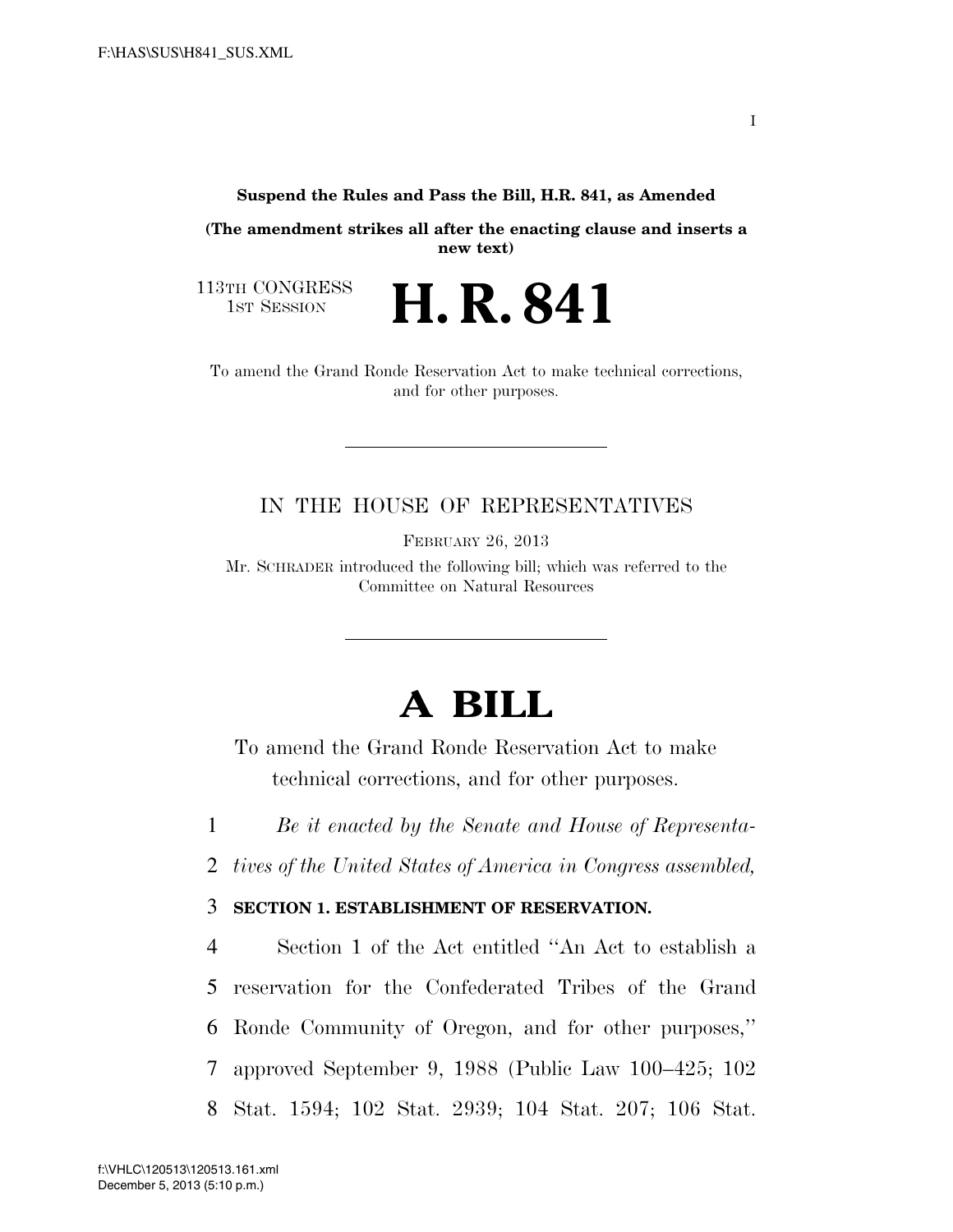$\overline{2}$ 

| $\mathbf{1}$   | 3255; 108 Stat. 708; 108 Stat. 4566; 112 Stat. 1896), |  |  |  |  |  |
|----------------|-------------------------------------------------------|--|--|--|--|--|
| $\overline{2}$ | is amended—                                           |  |  |  |  |  |
| 3              | $(1)$ in subsection $(a)$ —                           |  |  |  |  |  |
| $\overline{4}$ | (A) by striking "Subject to valid" and in-            |  |  |  |  |  |
| 5              | serting the following:                                |  |  |  |  |  |
| 6              | "(1) IN GENERAL.—Subject to valid"; and               |  |  |  |  |  |
| 7              | $(B)$ by adding after paragraph $(1)$ (as des-        |  |  |  |  |  |
| 8              | ignated by subparagraph $(A)$ ) the following:        |  |  |  |  |  |
| 9              | $``(2)$ ADDITIONAL TRUST ACQUISITIONS.—               |  |  |  |  |  |
| 10             | "(A) IN GENERAL.—The Secretary may                    |  |  |  |  |  |
| 11             | accept title to any additional number of acres of     |  |  |  |  |  |
| 12             | real property located within the boundaries of        |  |  |  |  |  |
| 13             | the original 1857 reservation of the Confed-          |  |  |  |  |  |
| 14             | erated Tribes of the Grand Ronde Community            |  |  |  |  |  |
| 15             | of Oregon established by Executive Order dated        |  |  |  |  |  |
| 16             | June 30, 1857, comprised of land within the           |  |  |  |  |  |
| 17             | political boundaries of Polk and Yamhill Coun-        |  |  |  |  |  |
| 18             | ties, Oregon, if that real property is conveyed or    |  |  |  |  |  |
| 19             | otherwise transferred to the United States by or      |  |  |  |  |  |
| 20             | on behalf of the Tribe.                               |  |  |  |  |  |
| 21             | "(B) TREATMENT OF TRUST LAND.-                        |  |  |  |  |  |
| 22             | "(i) All applications to take land into               |  |  |  |  |  |

 trust within the boundaries of the original 1857 reservation shall be treated by the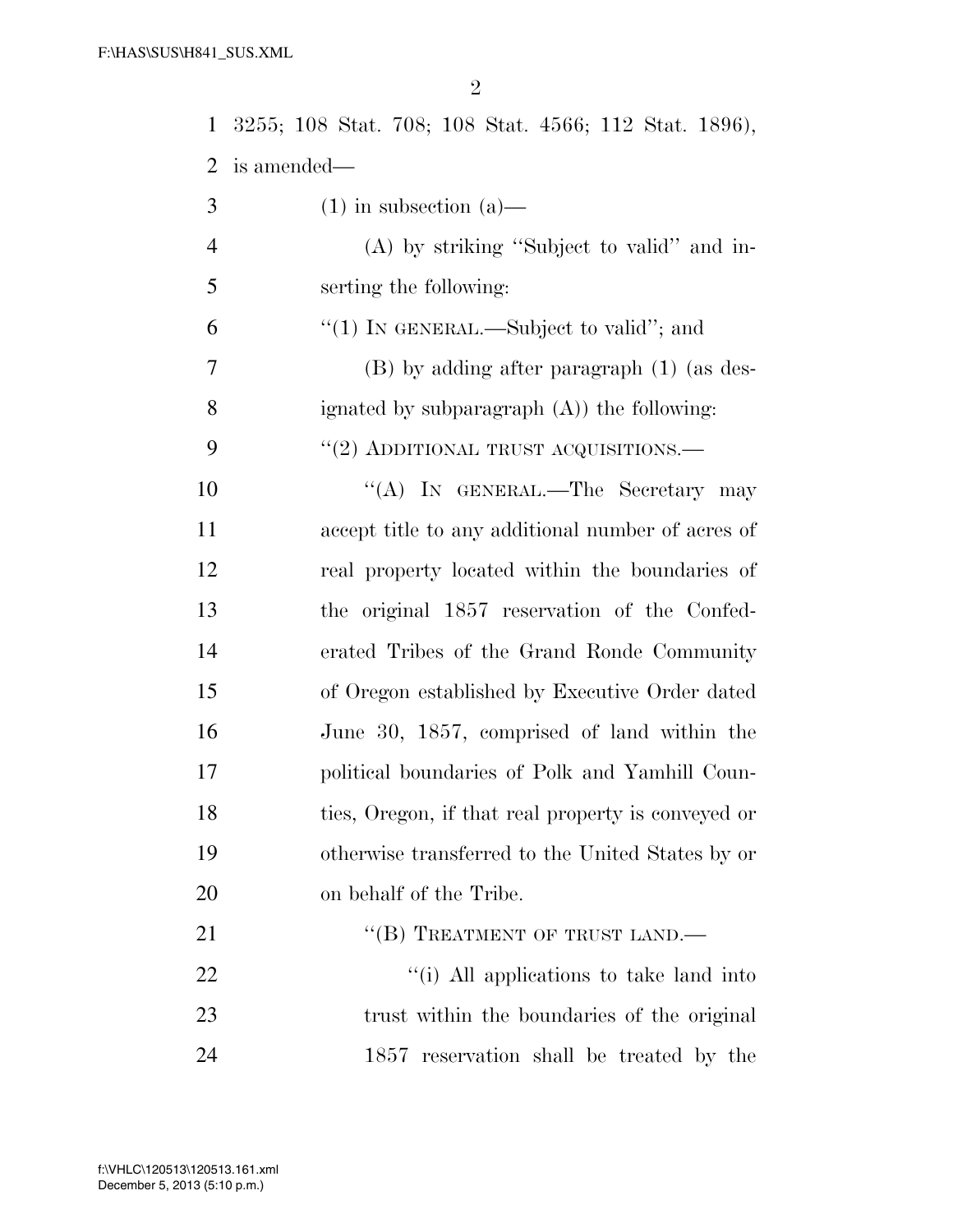3

1 Secretary as an on-reservation trust acqui-2 sition.

3 "(ii) Any real property taken into trust under this paragraph shall not be eli- gible, or used, for any Class II or Class III gaming activity carried out pursuant to the Indian Gaming Regulatory Act (25 U.S.C. 2701 et seq.), except for real property within 2 miles of the gaming facility in ex- istence on the date of enactment of this Act that is located on State Highway 18 in 12 the Grand Ronde community of Oregon.  $\cdot$  (C) RESERVATION.—All real property 14 taken into trust within those boundaries at any time after September 9, 1988, shall be part of 16 the reservation of the Tribe."; and 17 (2) in subsection (c)— (A) in the matter preceding the table, by striking ''in subsection (a) are approximately 20 10,311.60" and inserting "in subsection  $(a)(1)$ 21 are approximately 11,349.92"; and

23 (i) by striking the following:  $^{46}$  7 8 Tax lot 800 5.55'';

22 (B) in the table—

24 and inserting the following: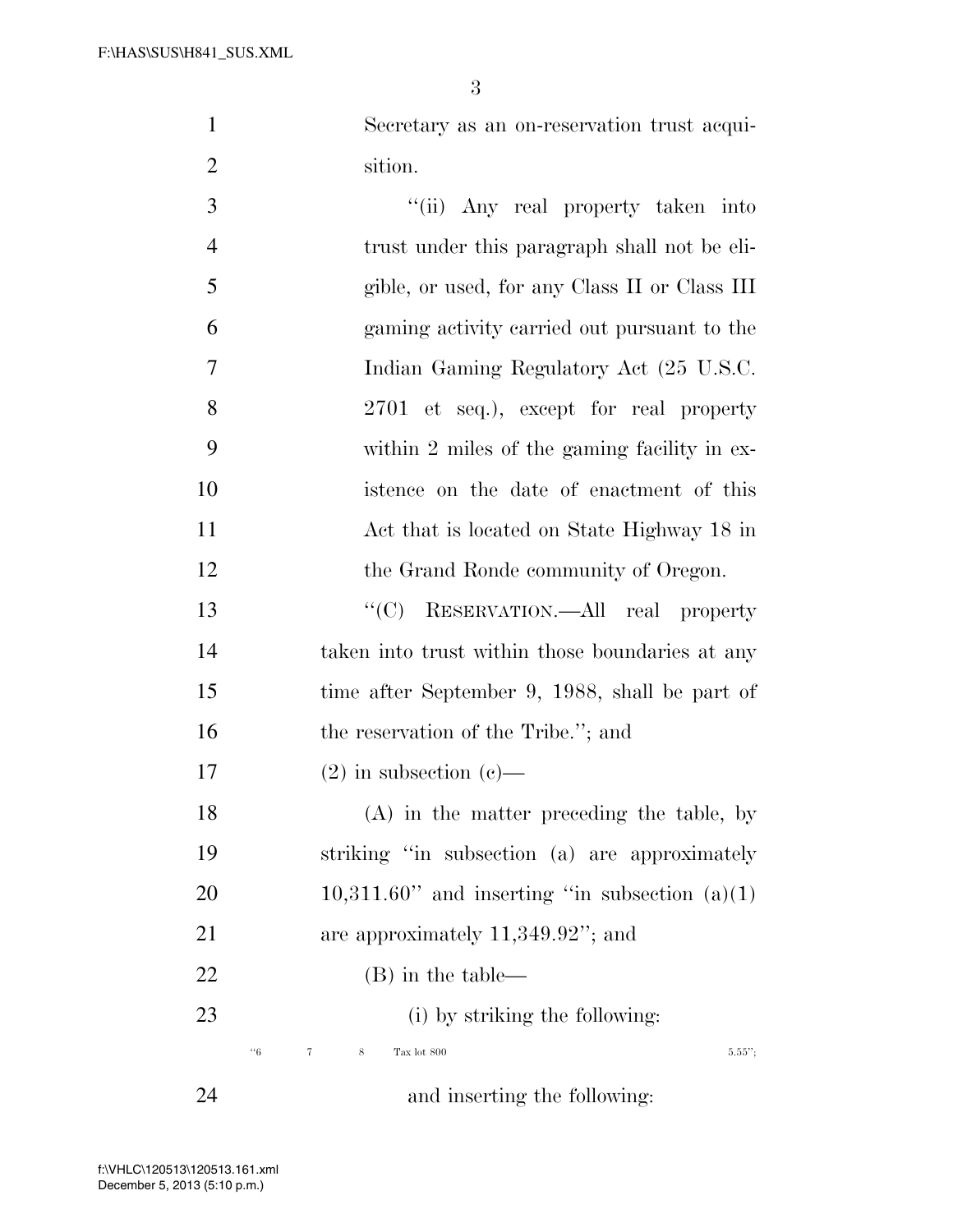4

|                | ``6                                     | 7 | 7, 8, 17,<br>18 | Former tax lot 800, located within the SE $\frac{1}{4}$ SE $\frac{1}{4}$ of Sec-<br>tion 7; SW $\frac{1}{4}$ SW $\frac{1}{4}$ of Section 8; NW $\frac{1}{4}$ NW $\frac{1}{4}$ of Section<br>17; and NE $\frac{1}{4}$ NE $\frac{1}{4}$ of Section 18 | 5.55";     |  |  |  |
|----------------|-----------------------------------------|---|-----------------|-----------------------------------------------------------------------------------------------------------------------------------------------------------------------------------------------------------------------------------------------------|------------|--|--|--|
| $\mathbf{1}$   |                                         |   |                 | (ii) in the acres column of the last                                                                                                                                                                                                                |            |  |  |  |
| $\overline{2}$ |                                         |   |                 | item added by section $2(a)(1)$ of Public                                                                                                                                                                                                           |            |  |  |  |
| 3              | Law 103–445 (108 Stat. 4566), by strik- |   |                 |                                                                                                                                                                                                                                                     |            |  |  |  |
|                |                                         |   |                 |                                                                                                                                                                                                                                                     |            |  |  |  |
| $\overline{4}$ | ing "240" and inserting "241.06"; and   |   |                 |                                                                                                                                                                                                                                                     |            |  |  |  |
| 5              | (iii) by striking all text after        |   |                 |                                                                                                                                                                                                                                                     |            |  |  |  |
|                | ``6                                     | 7 | 18              | $E\frac{1}{2}NE\frac{1}{4}$                                                                                                                                                                                                                         | $43.42$ "; |  |  |  |
| 6              | and inserting the following:            |   |                 |                                                                                                                                                                                                                                                     |            |  |  |  |
|                | ``6                                     | 8 | $\mathbf{1}$    | W 1/2 SE 1/4 SE 1/4                                                                                                                                                                                                                                 | 20.6       |  |  |  |
|                | 6                                       | 8 | $\mathbf{1}$    | N ½ SW ¼ SE ¼                                                                                                                                                                                                                                       | 19.99      |  |  |  |
|                | 6                                       | 8 | $\mathbf{1}$    | SE 1/4 NE 1/4                                                                                                                                                                                                                                       | 9.99       |  |  |  |
|                | 6                                       | 8 | $\mathbf{1}$    | NE 1/4 SW 1/4                                                                                                                                                                                                                                       | 10.46      |  |  |  |
|                | 6                                       | 8 | $\mathbf{1}$    | NE 1/4 SW 1/4, NW 1/4 SW 1/4                                                                                                                                                                                                                        | 12.99      |  |  |  |
|                | 6                                       | 7 | 6               | SW 1/4 NW 1/4                                                                                                                                                                                                                                       | 37.39      |  |  |  |
|                | 6                                       | 7 | 5               | SE 1/4 SW 1/4                                                                                                                                                                                                                                       | 24.87      |  |  |  |
|                | 6                                       | 7 | 5, 8            | SW $\frac{1}{4}$ SE $\frac{1}{4}$ of Section 5; and NE $\frac{1}{4}$ NE $\frac{1}{4}$ , NW $\frac{1}{4}$ NE                                                                                                                                         | 109.9      |  |  |  |
|                |                                         |   |                 | $\frac{1}{4}$ , NE $\frac{1}{4}$ NW $\frac{1}{4}$ of Section 8                                                                                                                                                                                      |            |  |  |  |
|                | 6                                       | 8 | $\mathbf{1}$    | NW $\frac{1}{4}$ SE $\frac{1}{4}$                                                                                                                                                                                                                   | 31.32      |  |  |  |
|                | 6                                       | 8 | $\mathbf{1}$    | NE 1/4 SW 1/4                                                                                                                                                                                                                                       | 8.89       |  |  |  |
|                | 6                                       | 8 | $\mathbf{1}$    | SW 1/4 NE 1/4, NW 1/4 NE 1/4                                                                                                                                                                                                                        | 78.4       |  |  |  |
|                | 6                                       | 7 | 8, 17           | SW $\frac{1}{4}$ SW $\frac{1}{4}$ of Section 8; and NE $\frac{1}{4}$ NW $\frac{1}{4}$ , NW $\frac{1}{4}$                                                                                                                                            | 14.33      |  |  |  |
|                |                                         |   |                 | NW $\frac{1}{4}$ of Section 17                                                                                                                                                                                                                      |            |  |  |  |
|                | 6                                       | 7 | 17              | NW1/4 NW 1/4                                                                                                                                                                                                                                        | 6.68       |  |  |  |
|                | 6                                       | 8 | 12              | SW 1/4 NE1/4                                                                                                                                                                                                                                        | 8.19       |  |  |  |
|                | 6                                       | 8 | $\mathbf{1}$    | SE 1/4 SW 1/4                                                                                                                                                                                                                                       | 2.0        |  |  |  |
|                | 6                                       | 8 | $\mathbf{1}$    | SW 1/4 SW 1/4                                                                                                                                                                                                                                       | 5.05       |  |  |  |
|                | 6                                       | 8 | 12              | SE 1/4, SW 1/4                                                                                                                                                                                                                                      | 54.64      |  |  |  |
|                | $\,6$                                   | 7 | 17, 18          | SW $\frac{1}{4}$ , NW $\frac{1}{4}$ of Section 17; and SE $\frac{1}{4}$ , NE $\frac{1}{4}$ of Section                                                                                                                                               | 136.83     |  |  |  |
|                |                                         |   |                 | 18                                                                                                                                                                                                                                                  |            |  |  |  |
|                | 6                                       | 8 | $\mathbf{1}$    | SW 1/4 SE 1/4                                                                                                                                                                                                                                       | 20.08      |  |  |  |
|                | 6                                       | 7 | 5               | NE 1/4 SE 1/4, SE 1/4 SE 1/4, E 1/2 SE 1/4 SW 1/4                                                                                                                                                                                                   | 97.38      |  |  |  |
|                | $\overline{4}$                          | 7 | 31              | $SE\frac{1}{4}$                                                                                                                                                                                                                                     | 159.60     |  |  |  |